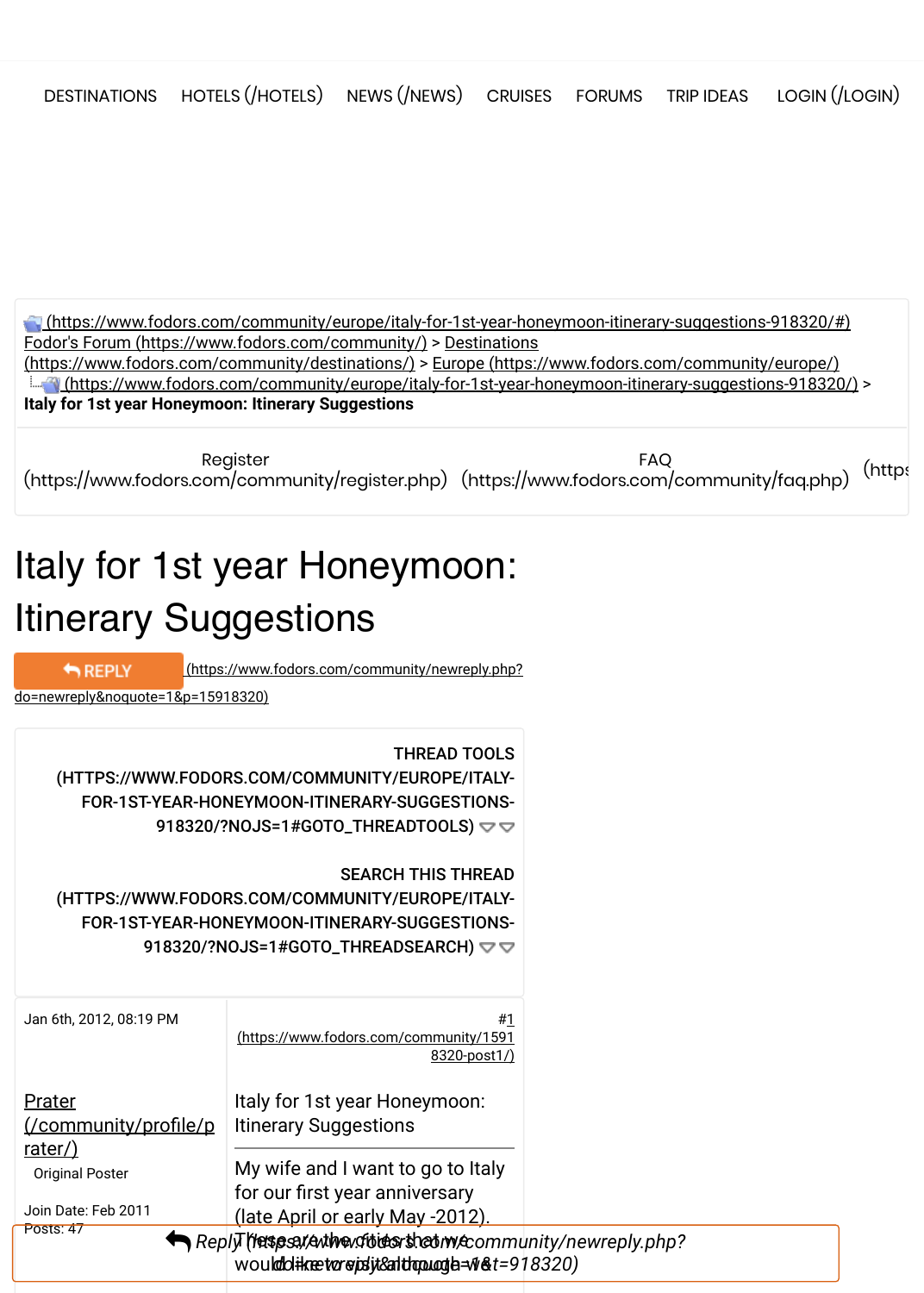| are not tied to them.                                                                                                                                                               |
|-------------------------------------------------------------------------------------------------------------------------------------------------------------------------------------|
| 1. Venice<br>2. Rome<br>3. Florence<br>4. Milan (maybe 1 or 2 days)<br>5. Tuscany (for a cooking class,<br>etc.)                                                                    |
| We can do 2 weeks but would<br>rather do 10-12 days (on the<br>ground) if possible. We are open<br>to doing an overnight train or<br>renting a car wherever it would<br>be prudent. |
| Not really sure about hotels,<br>eateries, etc. Really trying to nail<br>down an Itinerary. Then we can<br>see about flights, hotels, etc.                                          |
| Any help of suggestions would<br>be greatly appreciated.                                                                                                                            |
| <b>Thanks</b>                                                                                                                                                                       |
| <b>66 QUOTE</b><br>(https://www.fodors.com/community<br>/newreply.php?<br>do=newreply&p=15918320)                                                                                   |

| Jan 6th, 2012, 09:25 PM                                                  | #2<br>https://www.fodors.com/community/1043<br>9242-post2/)                                                                                                             |
|--------------------------------------------------------------------------|-------------------------------------------------------------------------------------------------------------------------------------------------------------------------|
| <u>madamtrashheap</u><br>(/community/profile/<br><u>madamtrashheap/)</u> | Congratulations Prater! Well,<br>early ones, but still meant!<br>I'm sure you've done a little                                                                          |
| Join Date: May 2011<br>Posts: 576                                        | scrolling around the Boards and<br>realise that you will have a hard<br>time fitting all of the places on<br>your list into 12 days (I've picked<br>the middle number). |
|                                                                          | It would help to know what you<br>and your wife are interested in<br>(food, history, museums,<br>strolling, etc) to advise on the<br>better options to suit you, but in |

*It would help to know what you and your wife are interested in (food, history, museums, strolling, etc) to advise on the better options to suit you, but in lieu of that, I'll suggest that you decide if you want to see the "big three" or if you want a*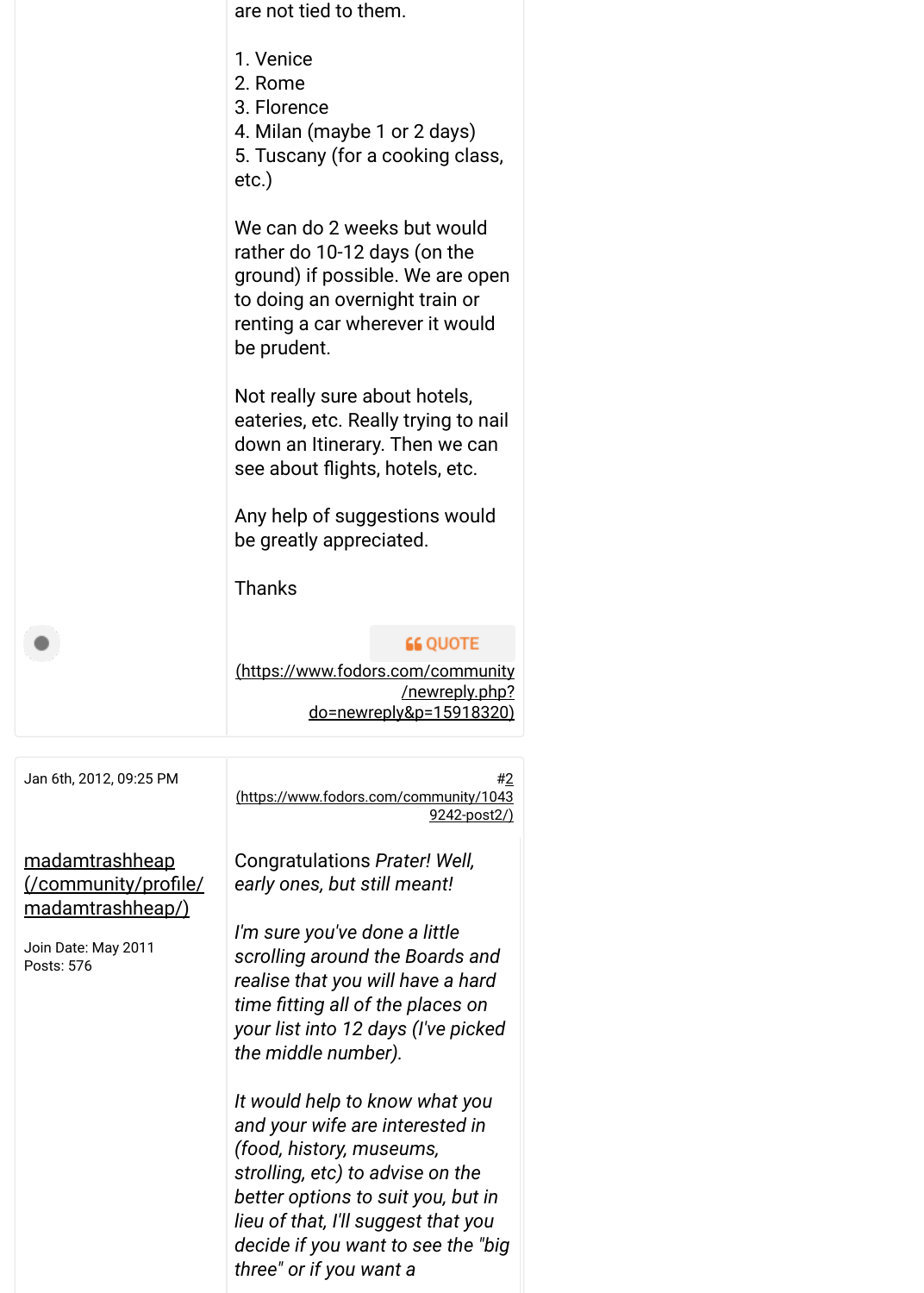*combination of city and countryside (ie Tuscany). Once you've decided that, you'll be able to sort an itinerary in which you'll still see and do things but not be too rushed.* 

*Also look into booking open-jaw* flights to save backtracking if *you can. Transport between places will fall into place once you choose your itinerary, and overnight trains won't be necessary as all of the places you've listed are not that far* apart by train. You may find you *don't even need to rent a car unless you want to explore a region more.*

# **66 QUOTE**

*(https://www.fodors.co [m/community/newreply](https://www.fodors.com/community/newreply.php?do=newreply&p=10439242) .php? do=newreply&p=10439 242)*

*Jan 6th, 2012, 09:26 PM [#3](https://www.fodors.com/community/10439245-post3/) (https://www.fodors.com/community/1043 9245-post3/) madamtrashheap* stupid fingers on wrong keys -*[\(/community/proNle/m](https://www.fodors.com/community/profile/madamtrashheap/) sorry about the all Italics! adamtrashheap/) Join Date: May 2011 Posts: 576* **66 QUOTE** *(https://www.fodors.co [m/community/newreply](https://www.fodors.com/community/newreply.php?do=newreply&p=10439245) .php? do=newreply&p=10439 245)*

*Jan 6th, 2012, 11:44 PM [#4](https://www.fodors.com/community/10439318-post4/) (https://www.fodors.com/community/10439 318-post4/)*

*kawh [\(/community/proNle/k](https://www.fodors.com/community/profile/kawh/) awh/)*

*Join Date: Jan 2006 Posts: 1,337*

*i agree that open jaw is a must with such a whirlwind trip. we always sort of decide our trip by where we can get the best price Vying in and out... if it's in/milan*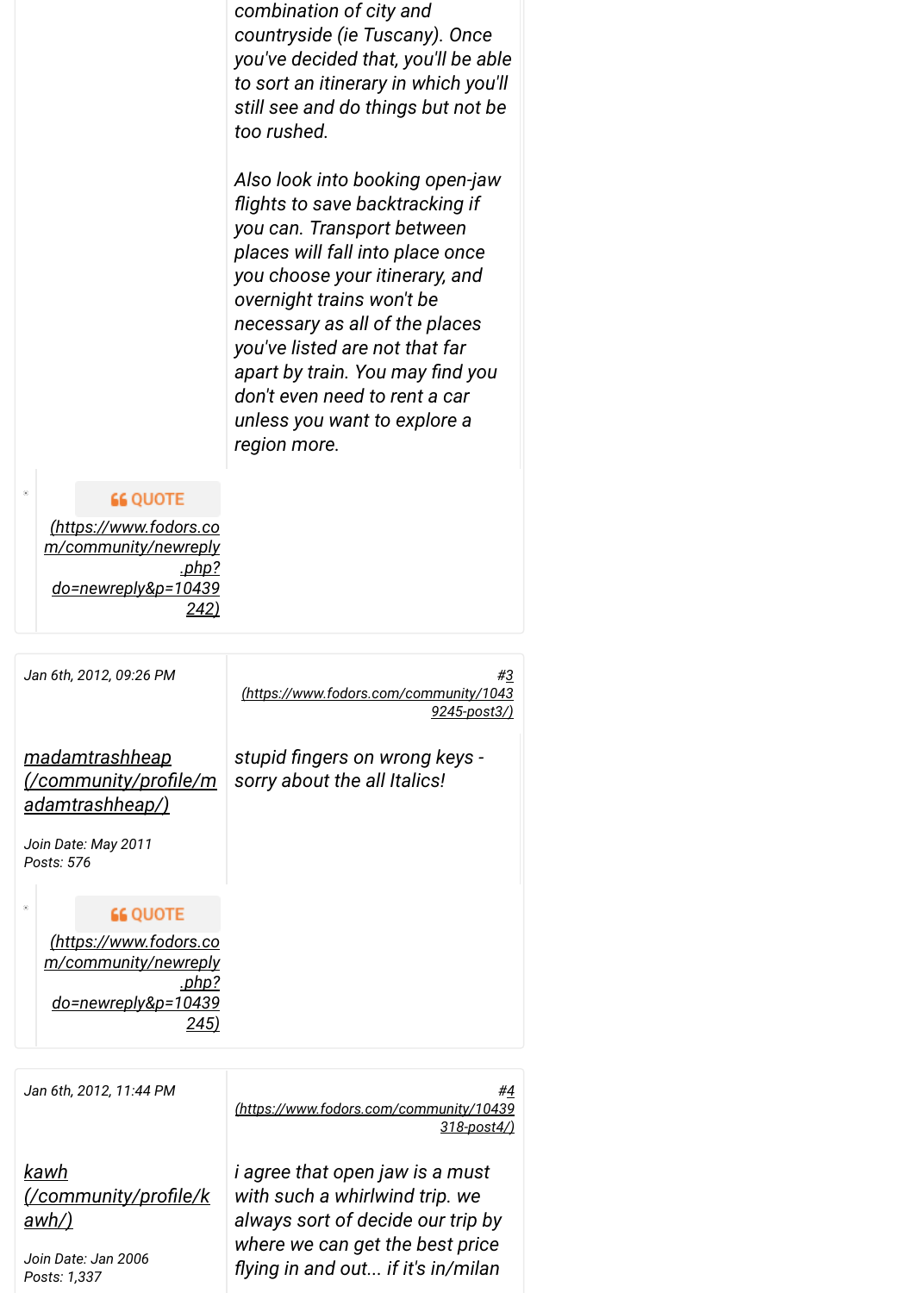

*Jan 10th, 2012, 08:42 PM [#5](https://www.fodors.com/community/10445592-post5/)*

*Prater [\(/community/proNle/pr](https://www.fodors.com/community/profile/prater/) ater/) Original Poster*

*Join Date: Feb 2011 Posts: 47*

*Thanks for the suggestions. I am into museums and art, etc. My wife is not so much into them as I am. She is content going to Italy for the food, the festivals (if any), the feeling of just being there,*

*(https://www.fodors.com/community/10445*

*592-post5/)*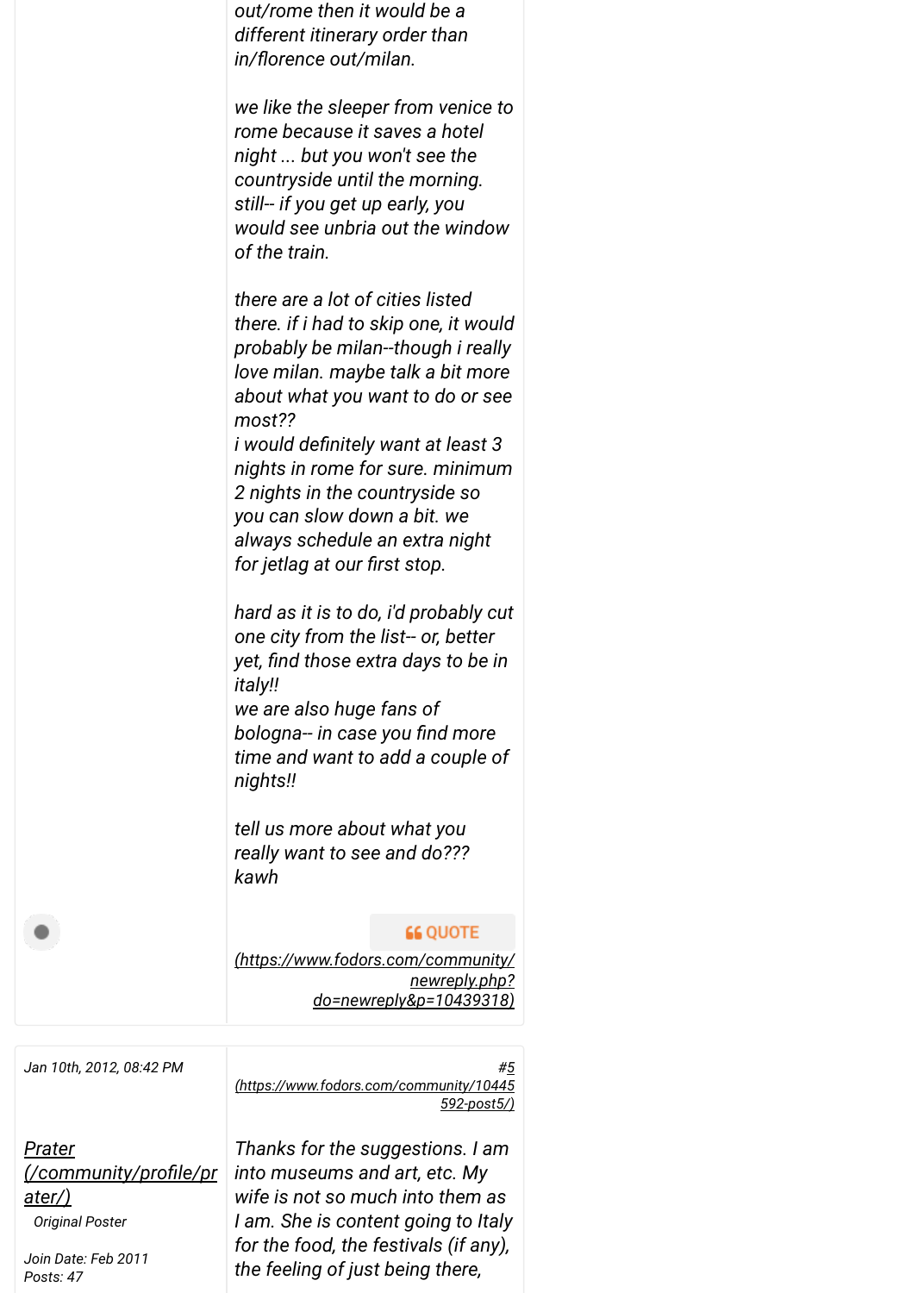*etc.* 

*I surprised her and took her to Egypt for our honeymoon and she loved it. Besides that, she had only been tot he Caribbean. She absolutely loved it there. But that gives you an indication; she has no particular likes or dislikes she is just new into traveling outside of Caribbean countries.*

*I would like Venice for the experience. I thought Milan because we both like to shop, etc. Tuscany was a choice for the countryside as well as to get in a good cooking class with wine tasting, etc. Florence because I have heard how wonderful it is there as well as Rome - just because.* 

*In short, we are interested in all that Italy has to offer: strolling along and taking it all in, the food, the history, art and museums (but not just those things).* 

*I did think about the overnight train from Venice to Rome as a unique experience for my wife. I am not tied to any particular itinerary, but I know that she would like to go to Rome and Venice. Anything other than those two would be a bonus for her.* 

*Again, thanks for the responses and I look forward to you additional suggestions.*

#### **66 QUOTE**

*[\(https://www.fodors.com/community/](https://www.fodors.com/community/newreply.php?do=newreply&p=10445592) newreply.php? do=newreply&p=10445592)*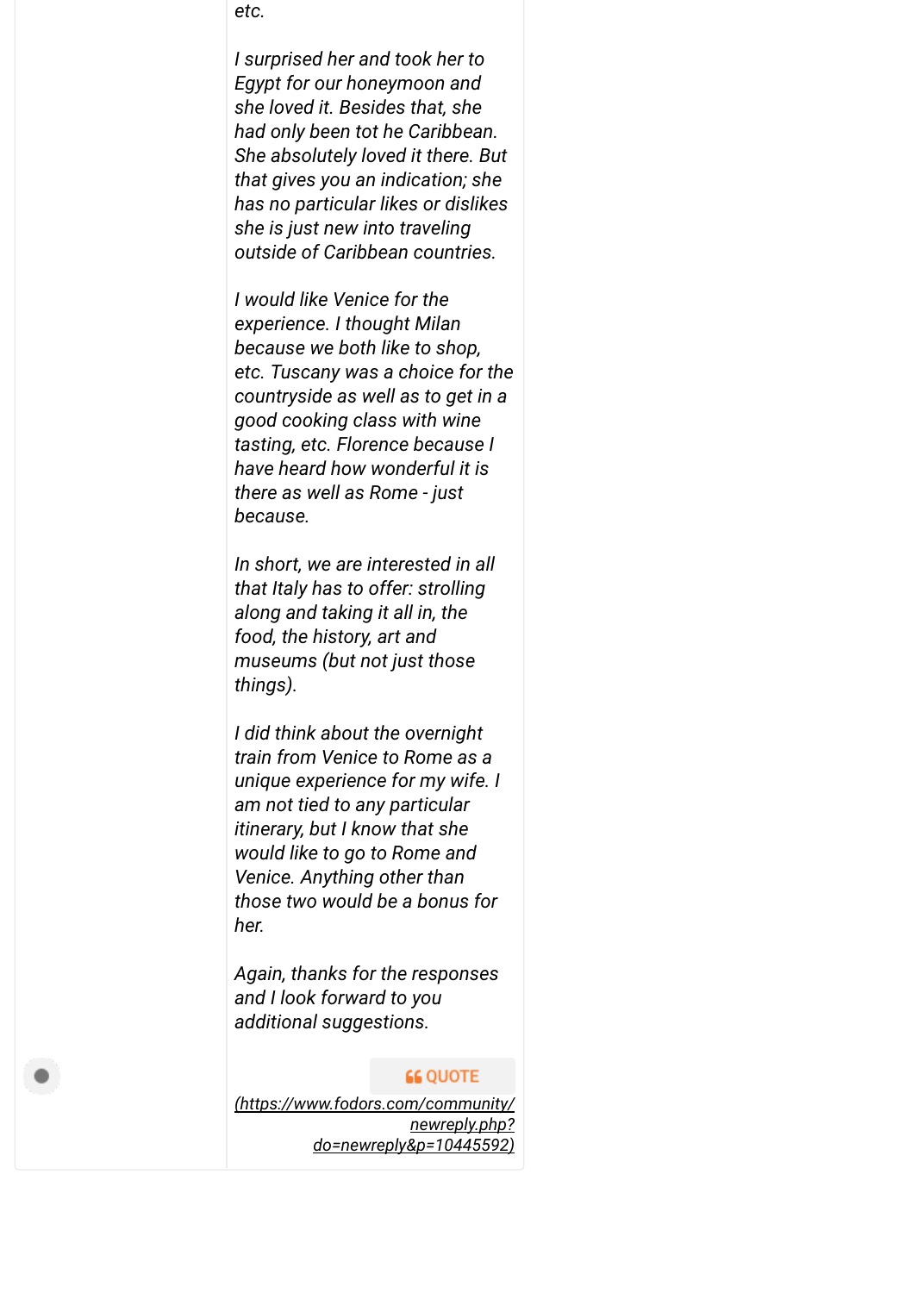*romelimousineplus [\(/community/proNle/ro](https://www.fodors.com/community/profile/romelimousineplus/) melimousineplus/)*

*Join Date: Jan 2011 Posts: 28*

*Jan 10th, 2012, 11:31 PM [#6](https://www.fodors.com/community/10445678-post6/) (https://www.fodors.com/community/10445 678-post6/)*

> *I think that what you are going to plan is not really hard. Many people in their first time in Italy, do a journey including Milan, Venice, Florence and Rome. Rome and Milan have the biggest airports in Italy, so you can plan your arrival and departure from there. You can start your travelling from Milan or in the reverse way, from Rome. You can reach, by train, Venice from Milan, then Florence. From there you can rent a car to reach Rome, through the countryside roads, spending a couple of days for visiting some pearls of the Tuscan hill towns. Probably, the itinerary from Florence to Rome is the hardest part and needs longer time for planning, because there are, really, many choises . A lot of wonderful medieval towns, areas producing wine (perfect for tasting the Italian cuisine), are on the way between Florence and Rome. In this area you can find many castles, monastries or small ancient villages transformed to wonderful hotel. Finally I think you can stay 1 night in Milan, 2 nights in Venice, 2 nights in Florence, 1 or 2 nights somewhere between Florence and Rome and then Rome, for the*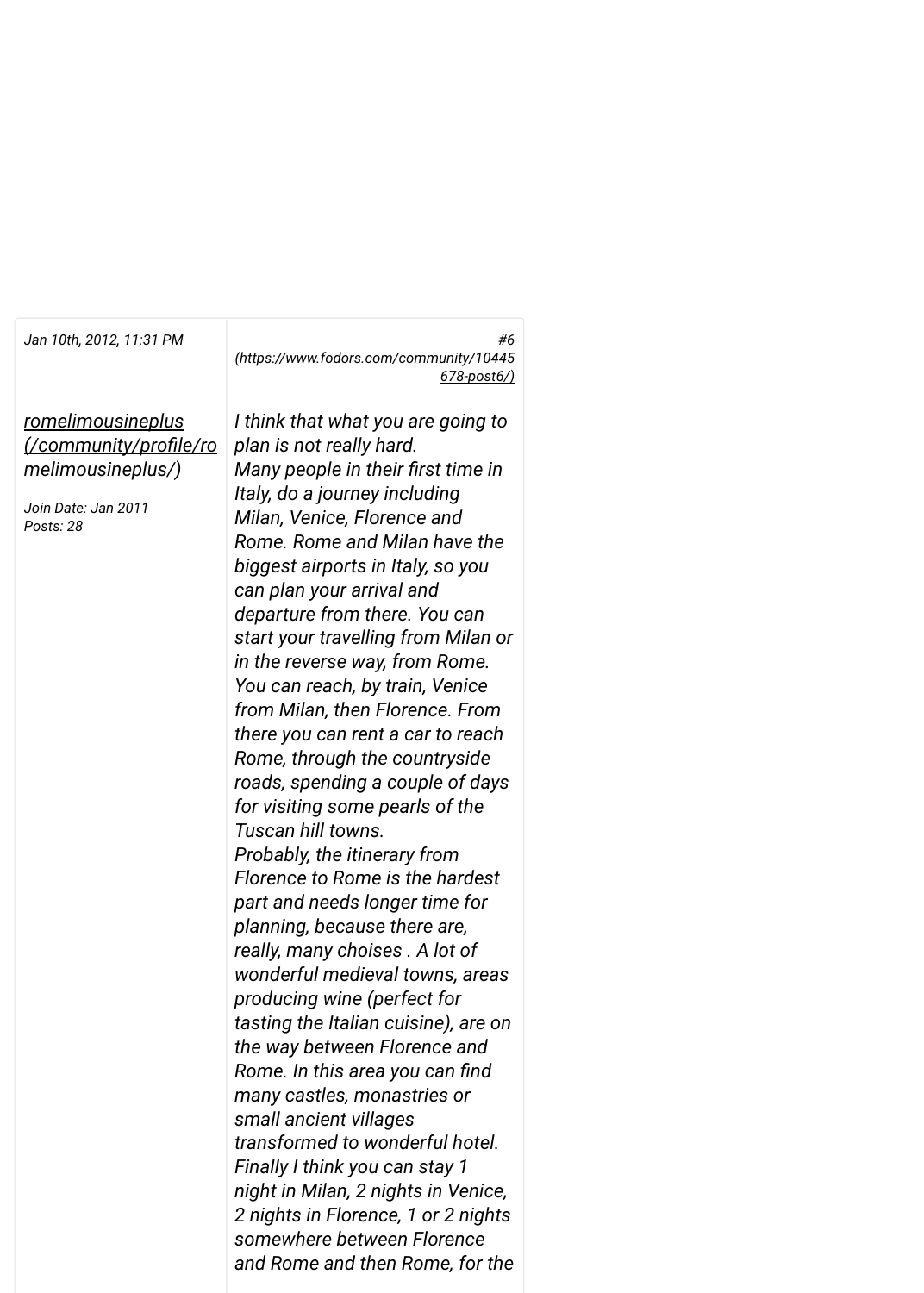|  | rest of your journey. |  |
|--|-----------------------|--|
|  |                       |  |

## **66 QUOTE**

*[\(https://www.fodors.com/community/](https://www.fodors.com/community/newreply.php?do=newreply&p=10445678) newreply.php? do=newreply&p=10445678)*

| Jan 11th, 2012, 03:55 AM                                                    | #7<br>(https://www.fodors.com/community/10445<br><u>789-post7/)</u>                                                                                                                                                                                                                                                                                                                                                                                                                                                                                                                                                                                                            |
|-----------------------------------------------------------------------------|--------------------------------------------------------------------------------------------------------------------------------------------------------------------------------------------------------------------------------------------------------------------------------------------------------------------------------------------------------------------------------------------------------------------------------------------------------------------------------------------------------------------------------------------------------------------------------------------------------------------------------------------------------------------------------|
| <u>qwovadis</u><br><u>wovadis/)</u><br>Join Date: Jun 2008<br>Posts: 12,269 | Congrats on your #1 my wife and<br>I go almost yearly we will be on<br>#37 this year and are doing parts<br>of your journey. We got<br>www.aa.com<br><u>(http://www.aa.com)</u> credit cards<br>snaggged some FF miles tickets<br>into Milan MXP RT usually<br>cheapest. seat61.com/italy hop<br>cheap trains around<br>eurocheapo.com for hotels city<br>tips.<br>A nice round robin to<br><u>www.metropole.it</u><br><u>(http://www.metropole.it)</u><br><u>www.lucca.info</u><br><u>(http://www.lucca.info)</u> Siena<br><b>Rome Florence Venice-</b><br>tourism.com doable in the time<br>you have<br>and has worked beautifully for us<br>in the past.<br>Happy Planning! |
|                                                                             | <b>66 QUOTE</b><br>(https://www.fodors.com/community/<br><u>newreply.php?</u><br><u>do=newreply&amp;p=10445789)</u>                                                                                                                                                                                                                                                                                                                                                                                                                                                                                                                                                            |
| Jan 11th, 2012, 11:33 PM                                                    | #8<br>(https://www.fodors.com/community/10447<br><u>556-post8/)</u>                                                                                                                                                                                                                                                                                                                                                                                                                                                                                                                                                                                                            |

*madamtrashheap [\(/community/proNle/m](https://www.fodors.com/community/profile/madamtrashheap/) adamtrashheap/)*

*Join Date: May 2011 Posts: 576*

*Thanks for the additional information Prater. I'm going to suggest skipping Milan as you can happily shop in Rome, Venice or Florence (will detail the designer areas if you want those, otherwise plenty to find in cities).*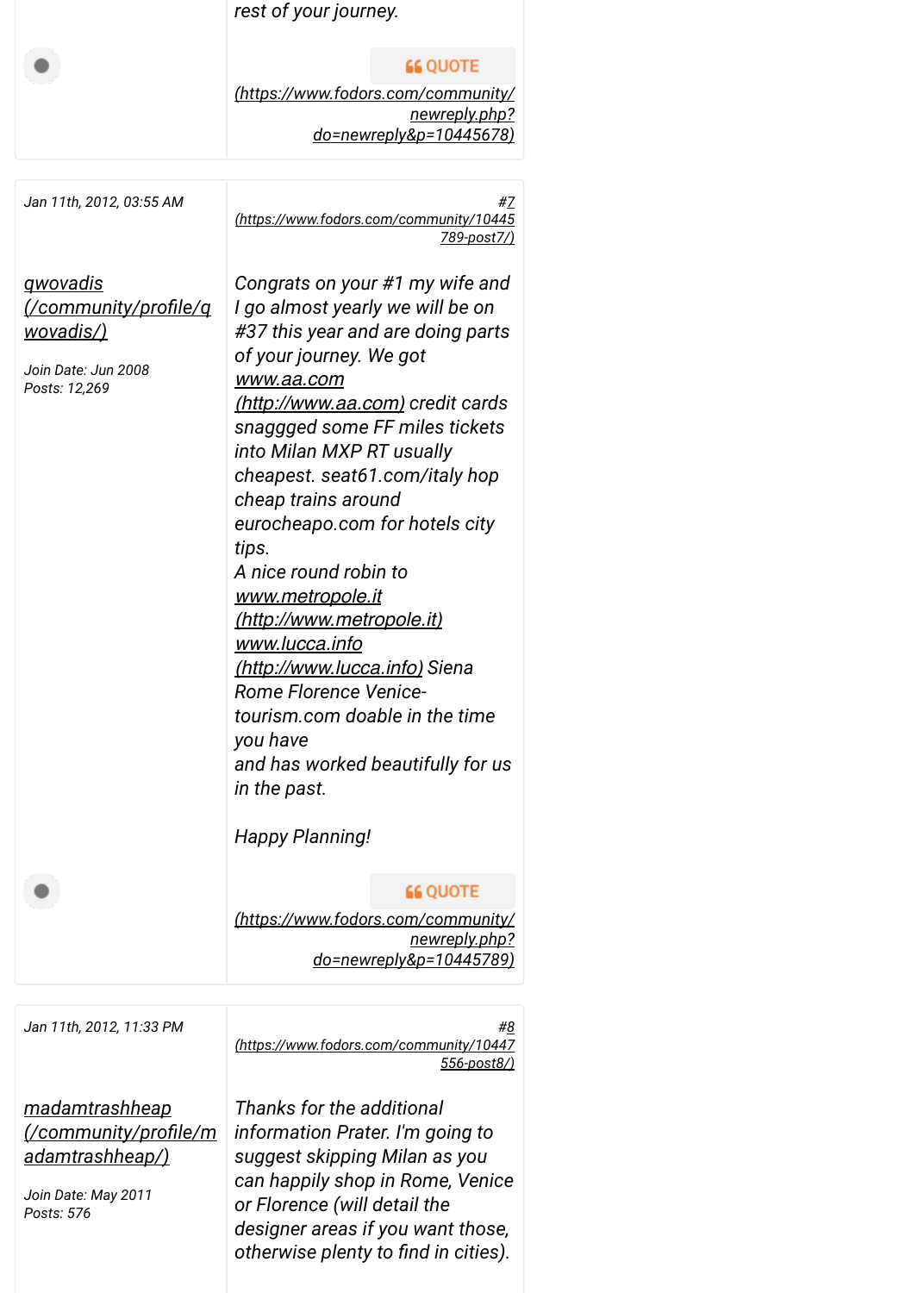*If you can fly into Venice and out of Rome, that will help. So you can look at: Venice - 3 full days (4 nights) Florence - 2 full days (leave Venice in the morning to sneak as much time as you can - train is around 2hrs) NOTE: if you still want to do a Cooking School, some offer 1 day courses, some 3 days and some 1 week. Many also offer accommodation at the school. If you want just a one or three day course, then you can certainly do that then spend the remaining time in Rome - esp. if you choose the 3 day course. If you just want a one day course, then add an extra day to Florence and the rest of the time in Rome. Rome - depends on cooking school, but 3 full days would be a minimum.*

*As for Tuscan cooking schools, check out Tuscookany (www.tuscookany.com [\(http://www.tuscookany.com\)](http://www.tuscookany.com/)), Toscana Mia (www.welcometuscany.com/en/i ndex.php [\(http://www.welcometuscany.co](http://www.welcometuscany.com/en/index.php) m/en/index.php)) or Good Tastes of Tuscany (www.tuscanycooking-class.com [\(http://www.tuscany-cooking](http://www.tuscany-cooking-class.com/)class.com)). Or if you decide to spend a week in the Tuscan countryside and forgoe Florence, then you could try the Hedonistic Hiking tour that also has cooking and a lot of strolls(!) (www.hedonistichiking.com/wee k-tuscany [\(http://www.hedonistichiking.com](http://www.hedonistichiking.com/week-tuscany) /week-tuscany))*

*It wouldn't be an indepth visit to Italy, but will certainly let you see the places you want and do the things you want. Getting between each city will be best done by*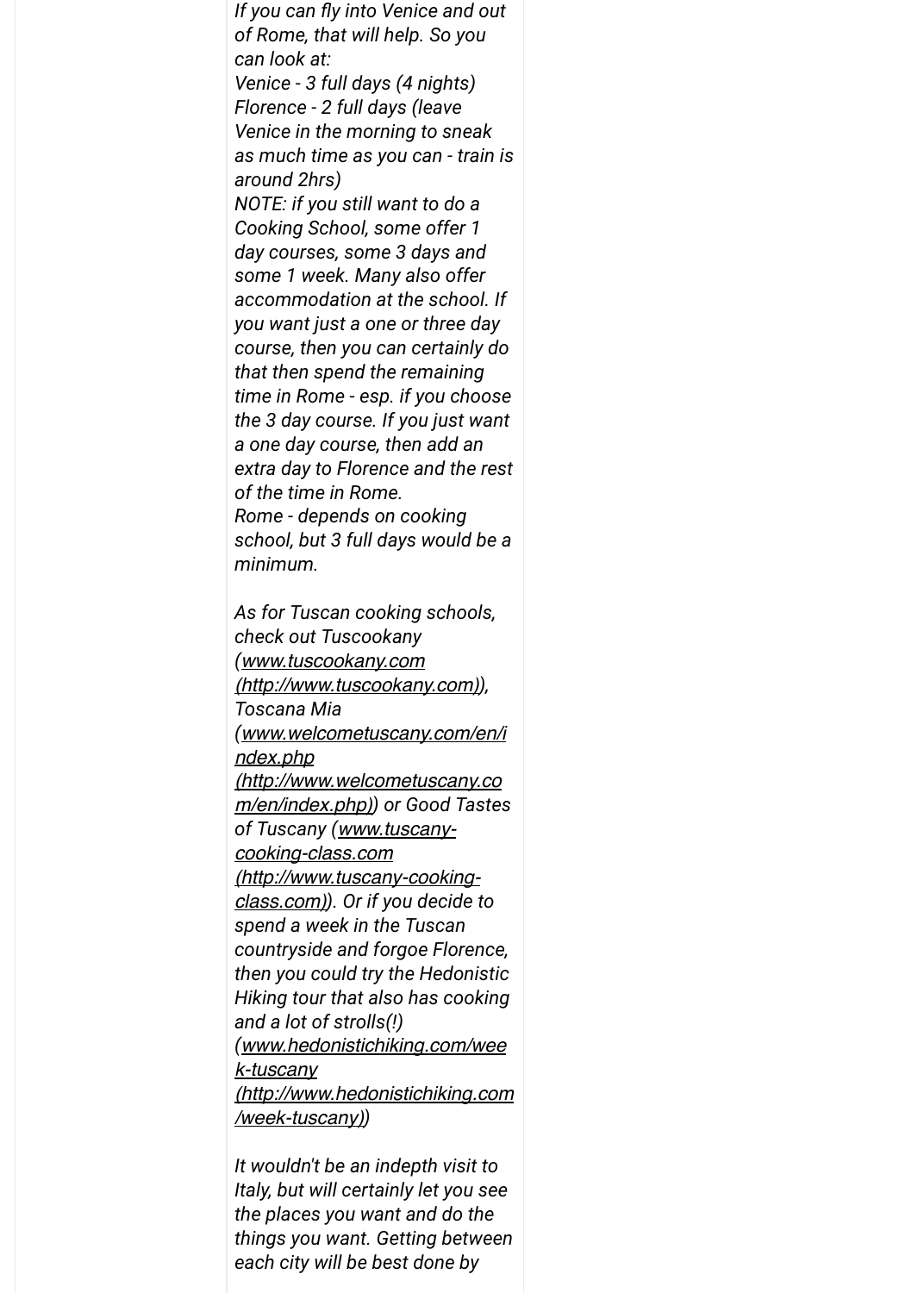*train (check with the Cookery School on transport to/from their property) and the journeys are all short enough. Although the suggestion above of driving through the Tuscan countryside is a good one. Once you've worked out the itinerary, you can work out if you need to slot that part in.* 

*If you decide against the cooking school, then you can base yourselves in Florence and take day trips to places like San Gimignano, Lucca and even Pisa (well, half a day will be plenty there). If you can make it a 14 days on the ground trip, that would be much better as you won't rush and will be able to play with the time more. If fact, that would let you do Venice, Florence, drive to say Siena and stay 2 nights then continue to Rome.*

*Let us know on your decision for amount of time on the ground and if the cities proposed work for you.*

#### **66 QUOTE**

*[\(https://www.fodors.com/community/](https://www.fodors.com/community/newreply.php?do=newreply&p=10447556) newreply.php? do=newreply&p=10447556)*

*Jan 16th, 2012, 03:09 PM [#9](https://www.fodors.com/community/10455172-post9/) (https://www.fodors.com/community/10455 172-post9/)*

*Prater [\(/community/proNle/pr](https://www.fodors.com/community/profile/prater/) ater/) Original Poster*

*Join Date: Feb 2011 Posts: 47*

*Thanks for the great suggestions and insight. I really would like to drive though the countryside for* a day or so to "smell the flowers".

*Is there any suggestion on spending money, etc?*

# **66 QUOTE**

*[\(https://www.fodors.com/community/](https://www.fodors.com/community/newreply.php?do=newreply&p=10455172) newreply.php? do=newreply&p=10455172)*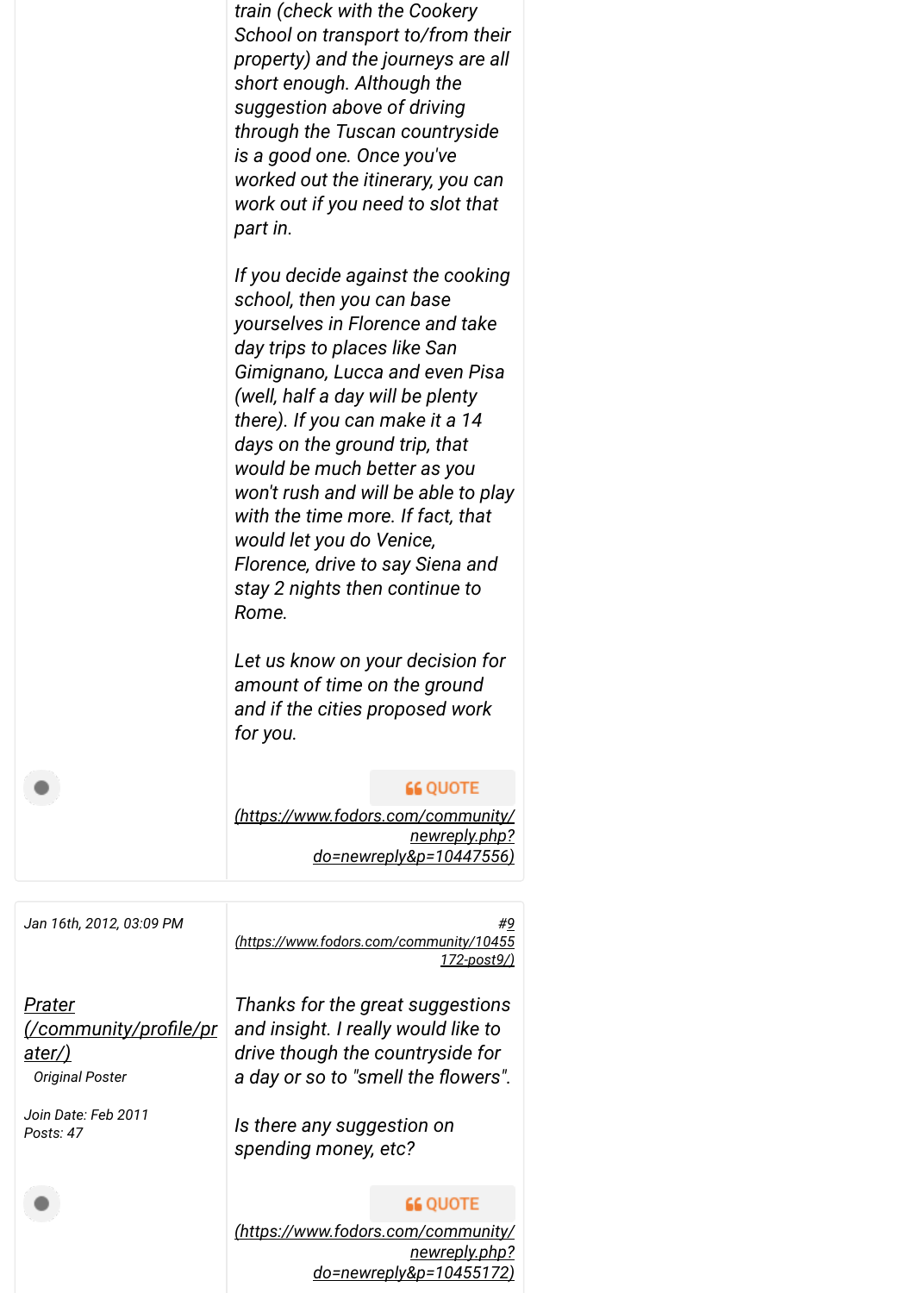*Jan 16th, 2012, 03:22 PM [#10](https://www.fodors.com/community/10455195-post10/) (https://www.fodors.com/community/10455 195-post10/)*

*ellenem [\(/community/proNle/el](https://www.fodors.com/community/profile/ellenem/) lenem/)*

*Join Date: Mar 2003 Posts: 10,059*

*If you are just interested in a day in the countryside to smell the flowers, you might splurge on a private guide to do the driving who can create a perfect personalized itinerary for you and knows the local tramc rules. Luca Garappa of hillsandroads.com is one such driver/guide who works in Tuscany and comes highly recommended by many in this forum, including me.*

*What do you mean by "Is there any suggestion on spending money, etc?" How much money you will need? What method to use? The general best practice to get the best exchange rate is to use your credit card whenever possible and use your ATM card attached to you home checking account to get pocket money for incidentals. Be sure to check the fees both your credit and bank charge for international use. some banks charge much higher fees than others. Be sure to notify your credit card company and bank that you will be traveling in Italy to avoid having your accounts frozen because of unusual use.*

# **66 QUOTE**

*[\(https://www.fodors.com/community/](https://www.fodors.com/community/newreply.php?do=newreply&p=10455195) newreply.php? do=newreply&p=10455195)*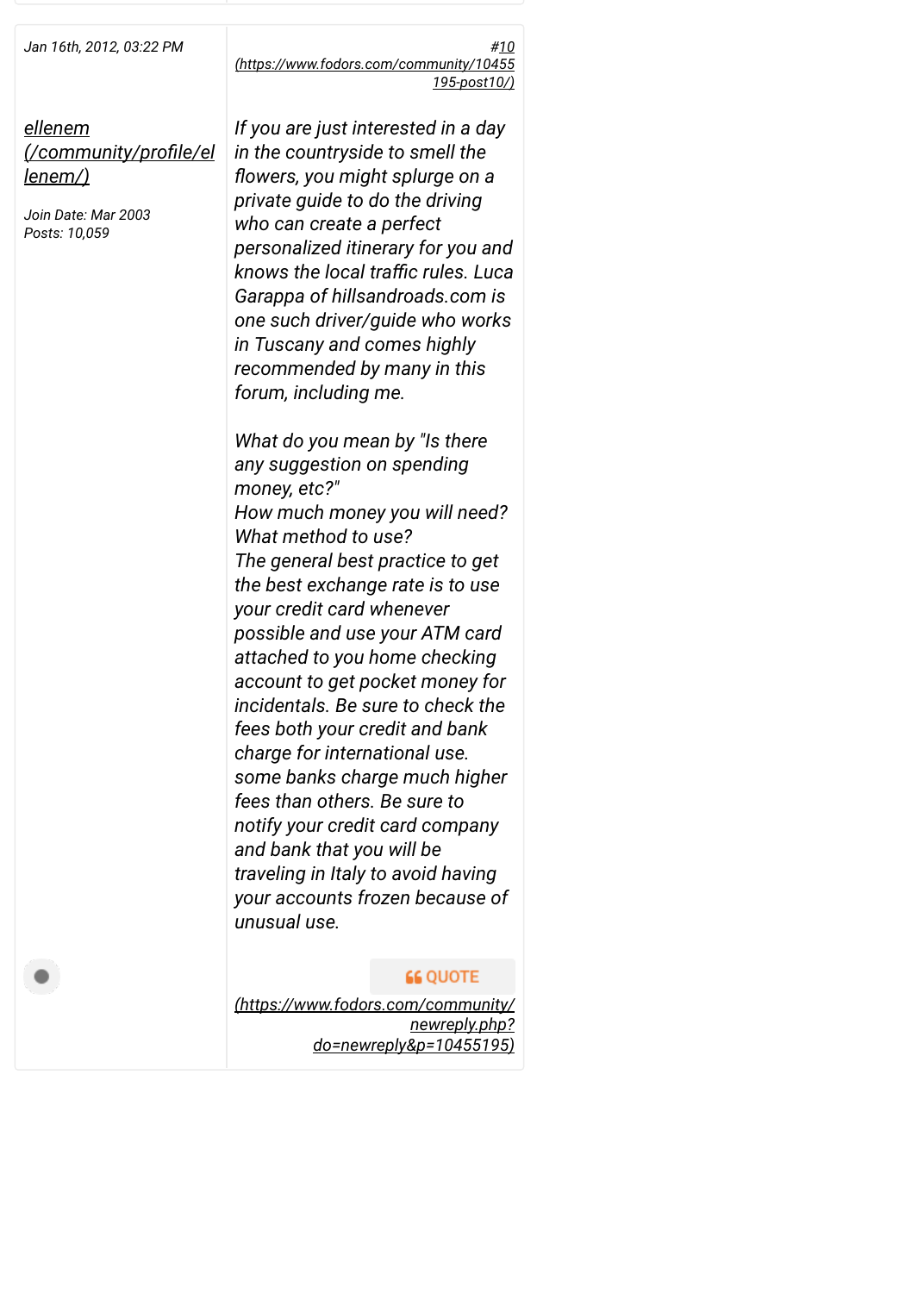| Jan 16th, 2012, 04:39 PM                                                                     | #11<br>(https://www.fodors.com/community/10455<br>$312$ -post $11$ /)                                                                                                                                                                                                                                                                                                                                                  |
|----------------------------------------------------------------------------------------------|------------------------------------------------------------------------------------------------------------------------------------------------------------------------------------------------------------------------------------------------------------------------------------------------------------------------------------------------------------------------------------------------------------------------|
| Prater<br><u>ater/)</u><br><b>Original Poster</b><br>Join Date: Feb 2011<br>Posts: 47        | Thanks. Yes, I am referring to<br>how much money will we need<br>for 14 days in Italy?                                                                                                                                                                                                                                                                                                                                 |
|                                                                                              | <b>66 QUOTE</b><br>(https://www.fodors.com/community/<br>newreply.php?<br>do=newreply&p=10455312)                                                                                                                                                                                                                                                                                                                      |
| Jan 16th, 2012, 04:57 PM                                                                     | #12<br>(https://www.fodors.com/community/10455<br>344-post12/)                                                                                                                                                                                                                                                                                                                                                         |
| Mimar<br><u>/community/profile/m</u><br><u>imar/)</u><br>Join Date: Nov 2004<br>Posts: 7,083 | Without knowing where you're<br>coming from, how much per<br>night you can afford to spend on<br>hotels, whether you're serious<br>foodies or just pick up snacks on<br>the run, it's really hard to give you<br>an estimate of the trip's cost.<br>Maybe minimum 100 euros per<br>day plus transportation. (I'm sure<br>somebody will say they can do it<br>for less.) For the maximum --<br>well, if you have to ask |
|                                                                                              | <b>66 QUOTE</b><br>(https://www.fodors.com/community/<br><u>newreply.php?</u><br><u>do=newreply&amp;p=10455344)</u>                                                                                                                                                                                                                                                                                                    |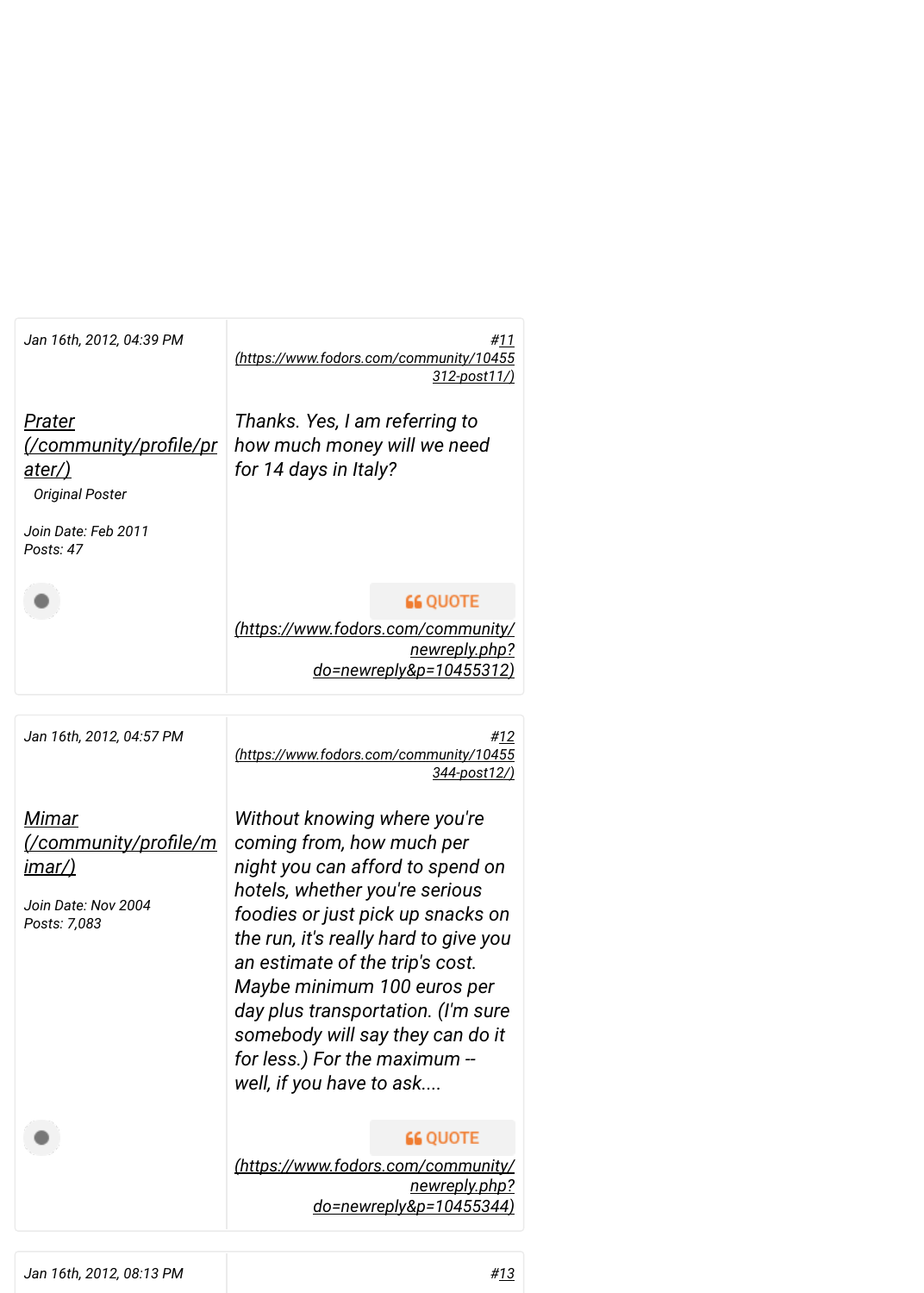|                                                                     | (https://www.fodors.com/community/10455                                                                                                                                                                                                                                                                                                      |  |
|---------------------------------------------------------------------|----------------------------------------------------------------------------------------------------------------------------------------------------------------------------------------------------------------------------------------------------------------------------------------------------------------------------------------------|--|
|                                                                     | 604-post13/)                                                                                                                                                                                                                                                                                                                                 |  |
| Prater<br><u>ater/)</u>                                             | Thanks. I am coming from the<br>US. Just looking for how much<br>money to take to spend for food,                                                                                                                                                                                                                                            |  |
| <b>Original Poster</b>                                              | musuems, etc.                                                                                                                                                                                                                                                                                                                                |  |
| Join Date: Feb 2011<br>Posts: 47                                    | I am not including hotel, etc. We<br>love to cook and experience the<br>local flair for food, wine, etc. But<br>we also are practical and can get<br>snacks here and there.                                                                                                                                                                  |  |
|                                                                     | Thanks                                                                                                                                                                                                                                                                                                                                       |  |
|                                                                     | <b>66 QUOTE</b>                                                                                                                                                                                                                                                                                                                              |  |
|                                                                     | (https://www.fodors.com/community/<br><u>newreply.php?</u><br>do=newreply&p=10455604)                                                                                                                                                                                                                                                        |  |
|                                                                     |                                                                                                                                                                                                                                                                                                                                              |  |
| Jan 17th, 2012, 05:34 AM                                            | <u>#14</u><br>(https://www.fodors.com/community/10455<br><u>968-post14/)</u>                                                                                                                                                                                                                                                                 |  |
| <u>niente</u><br><u>ente/)</u><br>Join Date: Oct 2011<br>Posts: 877 | I 2nd the recommendation for<br>Luca as a guide in Tuscany. Also,<br>I think he lives in Siena so he can<br>give you some tips about<br>exploring that city.<br>Budget: Always hard to predict<br>for someone else. I'll say<br>\$150/day for food. That may be a                                                                            |  |
|                                                                     | little on the high side, but if you<br>budget for that and spend less,<br>all the better. Figure another<br>\$100/day on museum tickets,<br>miscellaneous, local<br>transportation. For 12 days, that's<br>\$3000. You can do it for less, I'm<br>sure, especially if you stay in<br>breakfast-included hotels and<br>grab lunch on the run. |  |
|                                                                     | <b>66 QUOTE</b><br>(https://www.fodors.com/community/<br>newreply.php?<br>do=newreply&p=10455968)                                                                                                                                                                                                                                            |  |
| Jan 18th, 2012, 09:25 AM                                            | #15                                                                                                                                                                                                                                                                                                                                          |  |

*(https://www.fodors.com/community/10458*

*217-post15/)*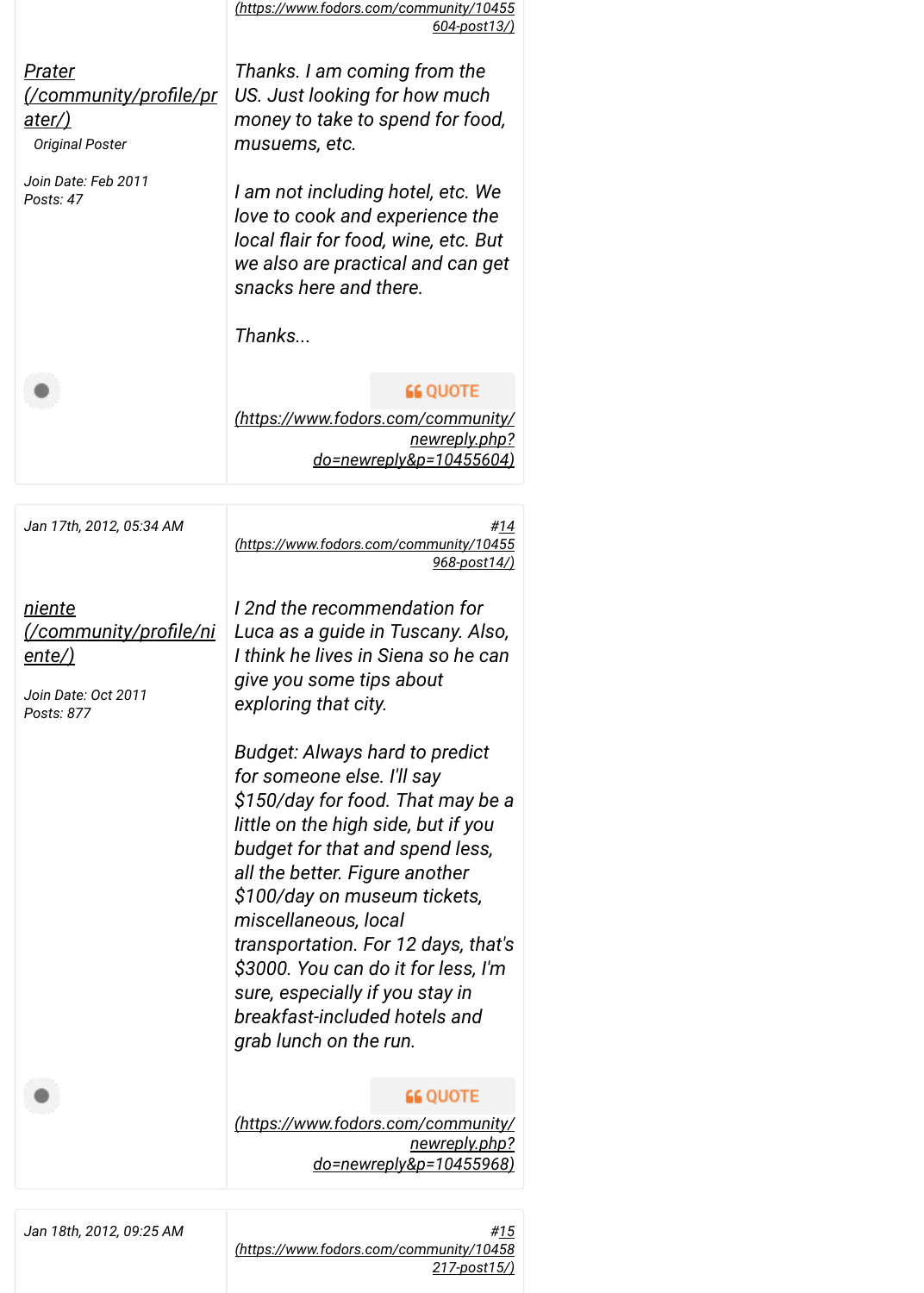| Mimar<br><u>(/community/profile/m</u><br>imar/)<br>Join Date: Nov 2004<br>Posts: 7,083 | We like to have big, leisurely<br>lunches and eat light in the<br>evening. The long lunch gives us<br>a chance to rest in the middle of<br>a busy sightseeing day, and<br>generally costs less than a big<br>dinner. For dinner we have<br>gelato. |  |
|----------------------------------------------------------------------------------------|----------------------------------------------------------------------------------------------------------------------------------------------------------------------------------------------------------------------------------------------------|--|
|                                                                                        | <b>66 QUOTE</b><br>(https://www.fodors.com/community/<br><u>newreply.php?</u><br>$do$ =newreply&p=1045821                                                                                                                                          |  |

# **[Tags \(https://www.fodors.com/community/tags/\)](https://www.fodors.com/community/tags/)**

*[Italy \(https://www.fodors.com/community/tags/italy/\)](https://www.fodors.com/community/tags/italy/)*

*« Previous Thread (https://www.fodors.com/community/europe/italy-for-1st[year-honeymoon-itinerary-suggestions-918320-prev-thread/\)](https://www.fodors.com/community/europe/italy-for-1st-year-honeymoon-itinerary-suggestions-918320-prev-thread/) | Next Thread (https://www.fodors.com/community/europe/italy-for-1st[year-honeymoon-itinerary-suggestions-918320-next-thread/\)](https://www.fodors.com/community/europe/italy-for-1st-year-honeymoon-itinerary-suggestions-918320-next-thread/) »*